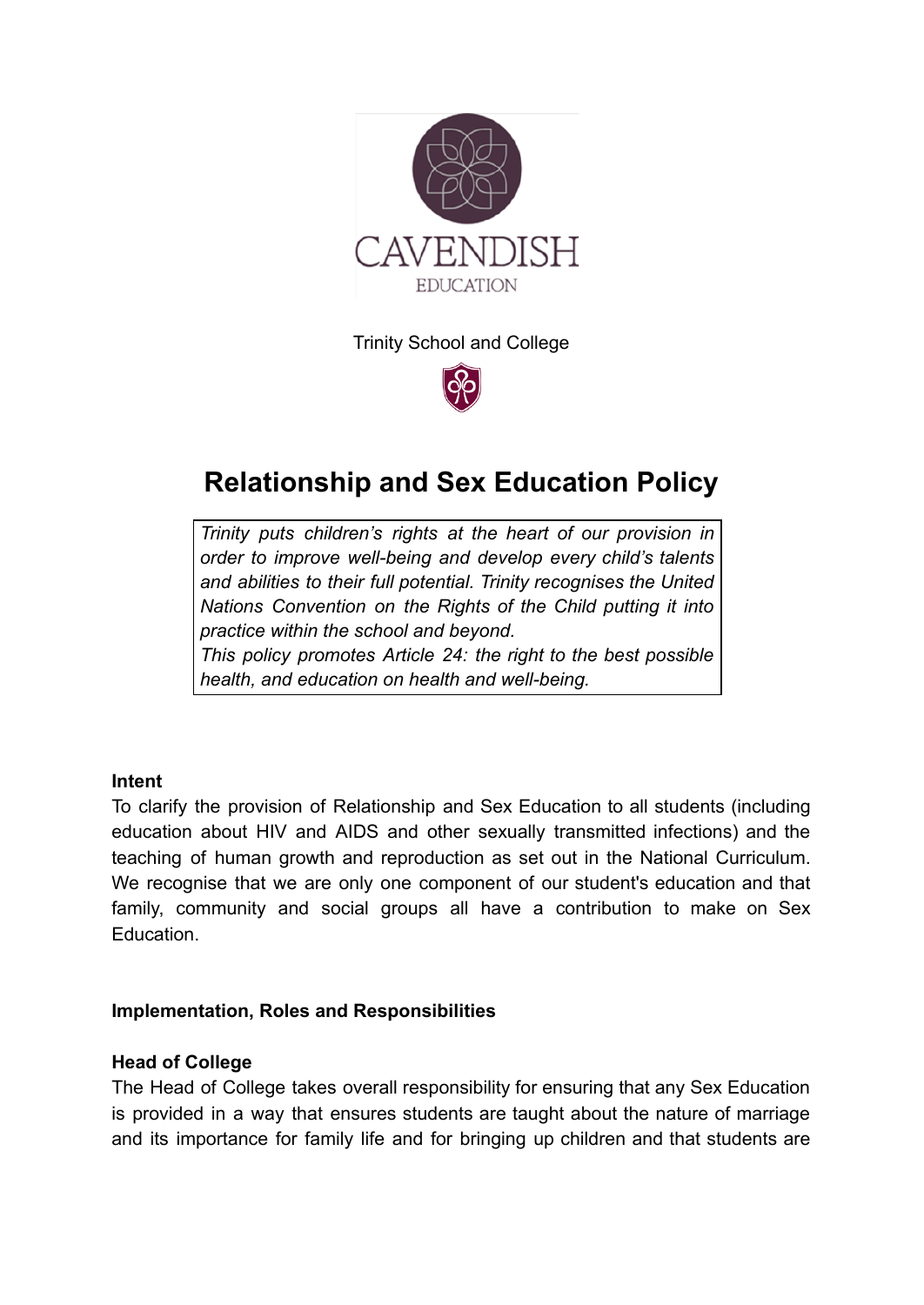protected from teaching materials which are inappropriate, having regard to the age and cultural background of the students concerned.

## **College Assistant Headteacher**

Have the responsibility to

- Ensure that the Curriculum for Life framework includes access to Sex Education for students within their respective areas of responsibility.
- Write to parents to inform them of their right to withdraw their child from all or part of Relationship and Sex Education provided within the Curriculum for life programme.

# **Teaching Staff**

Teachers have a responsibility to ensure the safety and welfare of students and because teachers act 'in loco parentis', parents need to be reassured that the personal beliefs and attitudes of teachers will not influence the teaching of Relationship and Sex Education within the Curriculum for Life framework.

Teachers are required to adhere to the School's policy on confidentiality between themselves and students, especially when they believe that a student has embarked on a course of conduct that would place him or her at moral or physical risk or in breach of the law. Teachers cannot offer or guarantee absolute confidentiality. It is only in the most exceptional circumstances that School will be in a position of having to handle information without parental knowledge. Where younger students are involved this will be grounds for serious concern and child protection issues will need to be addressed. Students should be encouraged to talk to their parents or carers and give them support to do so. If there is evidence of abuse the child protection procedure should be adhered to, ensuring that students are informed of sources of confidential help, for example the nurse, Counsellor, GP or local advice service.

## **Students**

Students need to be taught to behave responsibly towards Relationship and Sex issues and be able to make informed decisions.

## **Parents**

Parents or guardians have the right to withdraw their children from all or part of any Sex Education provided, but not from teaching the biological aspects of human growth and reproduction necessary under National Curriculum Science.

## **Use of Visitors and Outside Agencies**

Where visitors and outside agencies are involved, their contribution must have been planned as part of an overall programme of Relationship and Sex Education. Their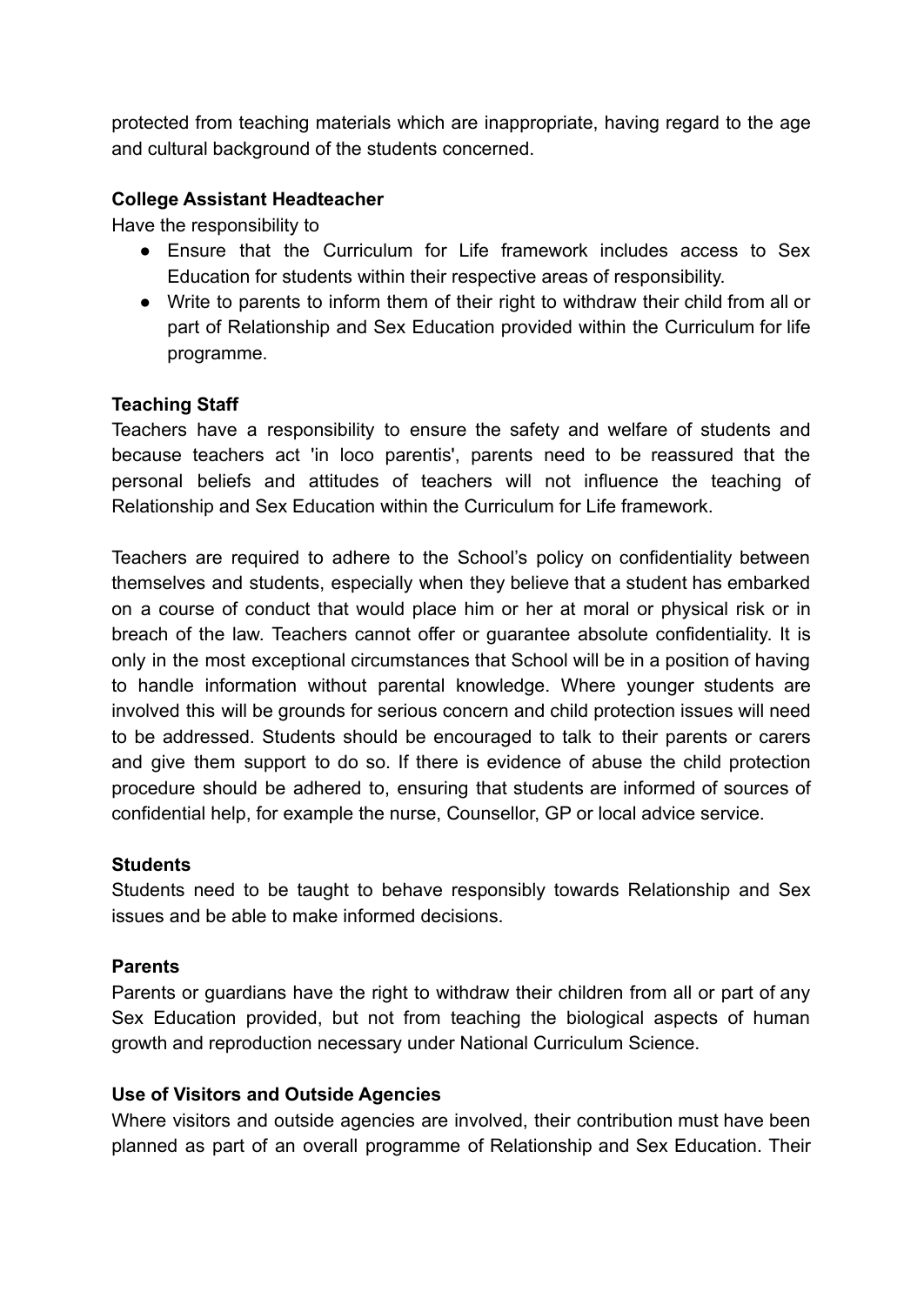contribution should complement the teaching already taking place. [See Drug and Alcohol Education Statement referencing Visitors].

## **Limits of Confidentiality**

Students disclosing information about sexual activity by themselves, or by people they know, should be reminded that the teacher cannot offer absolute confidentiality. If a person discloses information relating to underage sexual activity then absolute confidentiality cannot be guaranteed. This must be reported to the School Child Protection Officer. Students should be reminded of this when appropriate.

## **Relationship and Sex Education**

## **Implementation**

The programme followed at Trinity School is part of the ASDAN Personal and Social Development Course at Award, Level 1 and 2.

The main aims of our Relationship and Sex Education are to allow students to:-

- Develop positive values and a moral framework that will guide their decisions, judgements and behaviours.
- Be aware of their sexuality and understand human sexuality.
- Understand the arguments for delaying sexual activity.
- Understand the reasons for having protected sex.
- Understand the consequences of their actions and behave responsibly within sexual and pastoral relationships.
- Have the confidence and self-esteem to value themselves and others and have respect for individual conscience and the skills to judge what kind of relationship they want and be able to make their own informed decisions.
- Communicate effectively.
- Have sufficient information and skills to protect themselves and where they have one, their partner from unintended/unwanted conceptions and sexually transmitted infections, including HIV.
- Avoid being exploited or exploiting themselves.
- Avoid being pressured into unwanted or unprotected sex.
- Have access to confidential sexual health advice/support and, if necessary, treatment.
- Know how the law applies to sexual relationships.

# **Teaching Programme**

• Relationship and Sex Education is delivered through the Curriculum for Life programme by tutors, teachers and instructors in whole class or group situations.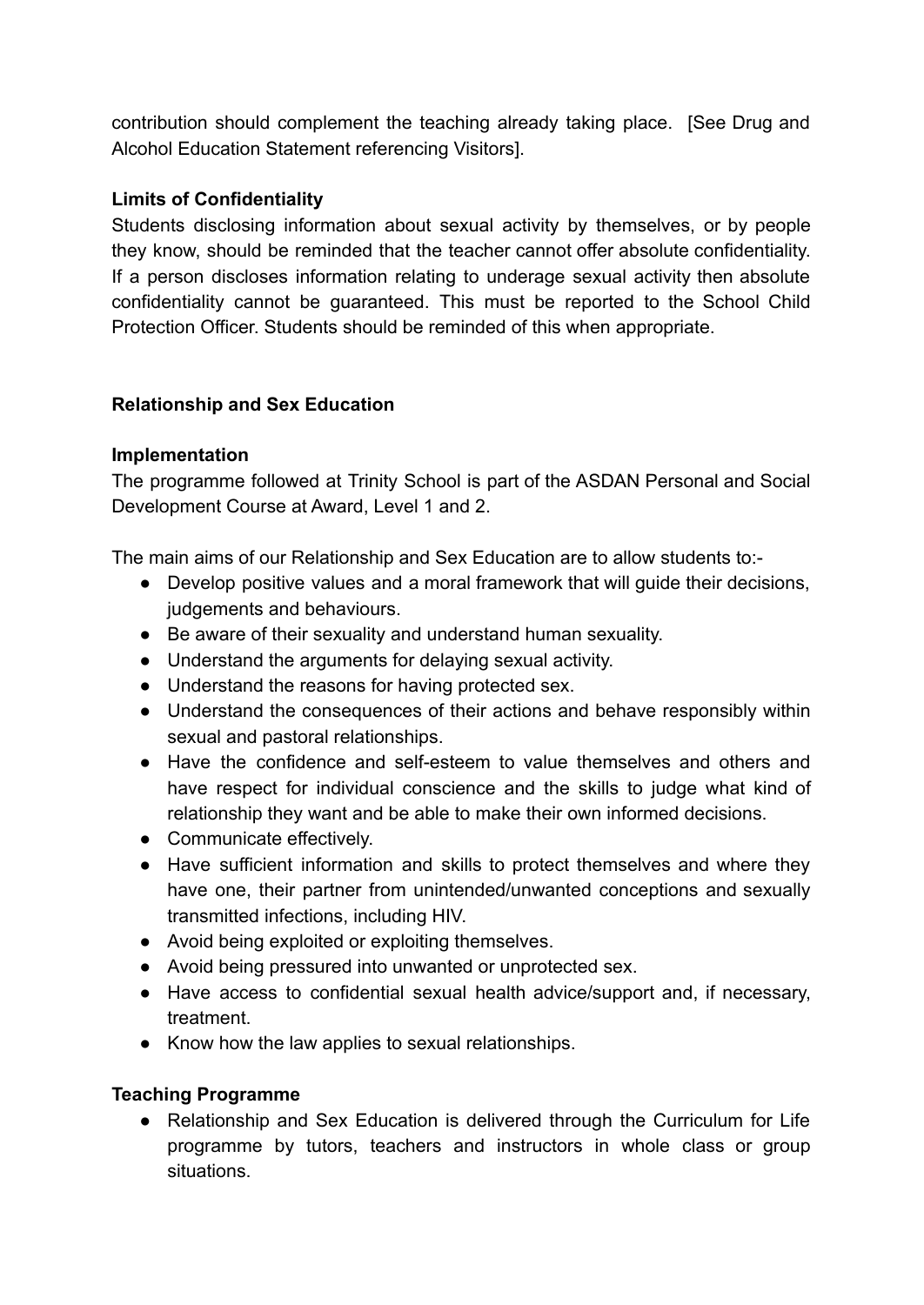- A wide variety of teaching and learning strategies should be used, including establishing ground rules, introducing 'distancing' techniques, making use of discussion and project learning and encouraging reflection.
- These will encompass the broad aims of PSHE delivered through the Personal Enrichment Programme as reflected in the National Curriculum Science Order and the SCAA guidance.
- It is also taught within Science.

# **The Curriculum**

Government guidance provides an overview of what children must learn by the end of primary and secondary school, as part of Relationships Education and RSE respectively.

At the college, Relationships Education, students will learn about topics including:

- Families including: that there are different types of committed, stable relationships, and the importance of those relationships in raising children; what marriage and civil partnerships are; why marriage is an important relationship choice for many couples and why it must be freely entered into; the characteristics and legal status of other types of long-term relationships; the role of parents; how to assess the safety of a relationship.
- Respectful relationships, including friendships including: the characteristics of healthy friendships on and offline; the damaging effect of stereotypes; different types of bullying (including cyberbullying); criminal behaviour within relationships; what constitutes sexual harassment and sexual violence; legal rights and responsibilities regarding equality
- Online and media: rights, responsibilities and opportunities online; online risks; not to provide material to others that they would not want shared further; the impact of viewing harmful content; that specifically sexually explicit material often presents a distorted picture of sexual behaviours; that sharing and viewing indecent images of children (including those created by children) is against the law 13 Relationships and Sex Education in Schools (England)
- Being safe: The concepts of, and laws relating to, sexual consent, sexual exploitation, abuse, grooming, coercion, honour-based violence and FGM, harassment and domestic abuse and how these can affect current and future relationships; how people can actively communicate and recognise consent from others, including sexual consent, and how and when consent can be withdrawn (on and offline)
- Intimate and sexual relationships, including sexual health, the characteristics and positive aspects of healthy one-to-one intimate relationships; that all aspects of health can be affected by choices they make in sex and relationships, positively or negatively; the facts about reproductive health;